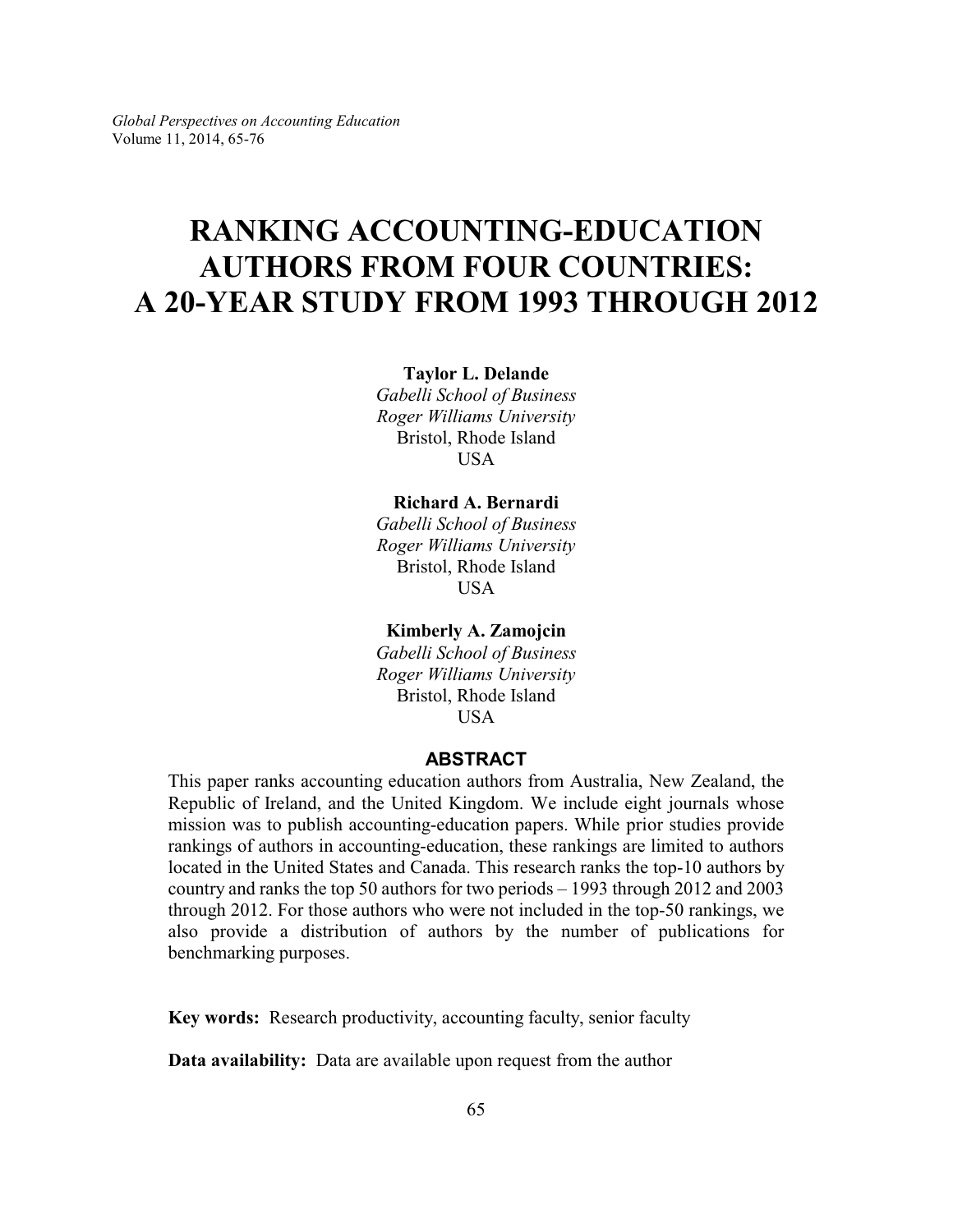### **INTRODUCTION**

cademics are primarily interested in the publication records of their peers because they need<br>to make decisions that are partly based on an assessment of others' research. For example,<br>an individual might compare themselve cademics are primarily interested in the publication records of their peers because they need to make decisions that are partly based on an assessment of others' research. For example, an individual might compare themselves to others' accomplishments when seeking tenure authors in accounting research has been assessed by numerous authors (e.g., Chan et al., 2007; Bernardi and Bean, 2010; Urbancic, 2009; Hasselback et al., 2012; Campbell and Morgan, 1987; Zamojcin and Bernardi, 2013). Other publications have examined authors of accounting articles in particular journals (e.g., Meyer and Rigsby, 2001; Otchere, 2003; Meyer et al., 2005) and their productivity in specific research areas (e.g., Bernardi and Bean, 2010; Wilson et al., 2008; Urbancic, 2009; Cho and Patten, 2010; Pickerd et al., 2011).

Interest in faculty research productivity has recently expanded to include accounting education. Urbancic (2009) ranked accounting-education authors using six accounting-education journals over a 10-year period; this research ultimately identified authors from 25 countries. Zamojcin and Bernardi (2013) expanded on the number of journals (13 versus six) and the period considered (46 years versus 10 years); however, they only included authors from the United States and Canada. The current research provides data on the most prolific authors in accounting education from Australia, New Zealand, the Republic of Ireland, and the United Kingdom in eight of the journals examined by Zamojcin and Bernardi from 1993 through  $2012<sup>1</sup>$  We provide data on the overall distribution of authors by the number of education publications as well as the top-50 authors for two periods.

#### **LITERATURE REVIEW**

#### **Author Rankings**

Urbancic (2009) ranked prolific authors in the field of accounting education; however, his article provided data for a 10-year period between 1998 and 2007. Urbancic (p. 21) found that accounting education provides "a vehicle for scholarly dialogue" across accounting research worldwide. In addition, Urbancic identified the top 25 accounting-education authors; he also ranked the top 40 institutional sources for published research.

Zamojcin and Bernardi (2013) provided rankings of the most published authors focusing on accounting education over the 46-year time period 1966 to 2011. Their study was an expansion on Urbancic (2009) who analyzed 868 articles published in six accounting-education journals for a 10 year span between 1998 and 2007. Zamojcin and Bernardi expanded the scope of the study by examining seven additional journals and considering 36 more years. Zamojcin and Bernardi's research developed a benchmark for accounting-education research and a fuller appreciation of the research efforts of individual authors and their contributions to the accounting education literature base.

<sup>&</sup>lt;sup>1</sup>We limited our reporting to 1993 through 2012 because of the small number of publications prior to 1992; consequently, we did not include journals that ceased publication (publishing accounting-education research) prior to 1993. We also did not include *Accounting Education: A Journal of Theory, Practice and Research*, *Accounting Perspectives (*formerly *Canadian Accounting Perspectives)*, and the *AIS Educator Journal* because there were no articles by authors from these countries in them. Finally, we did not include the *International Journal of Accounting Education and Research* as it ceased publishing accounting-education articles in 1993 and published only one education article in 1993 which was by authors from the U.S.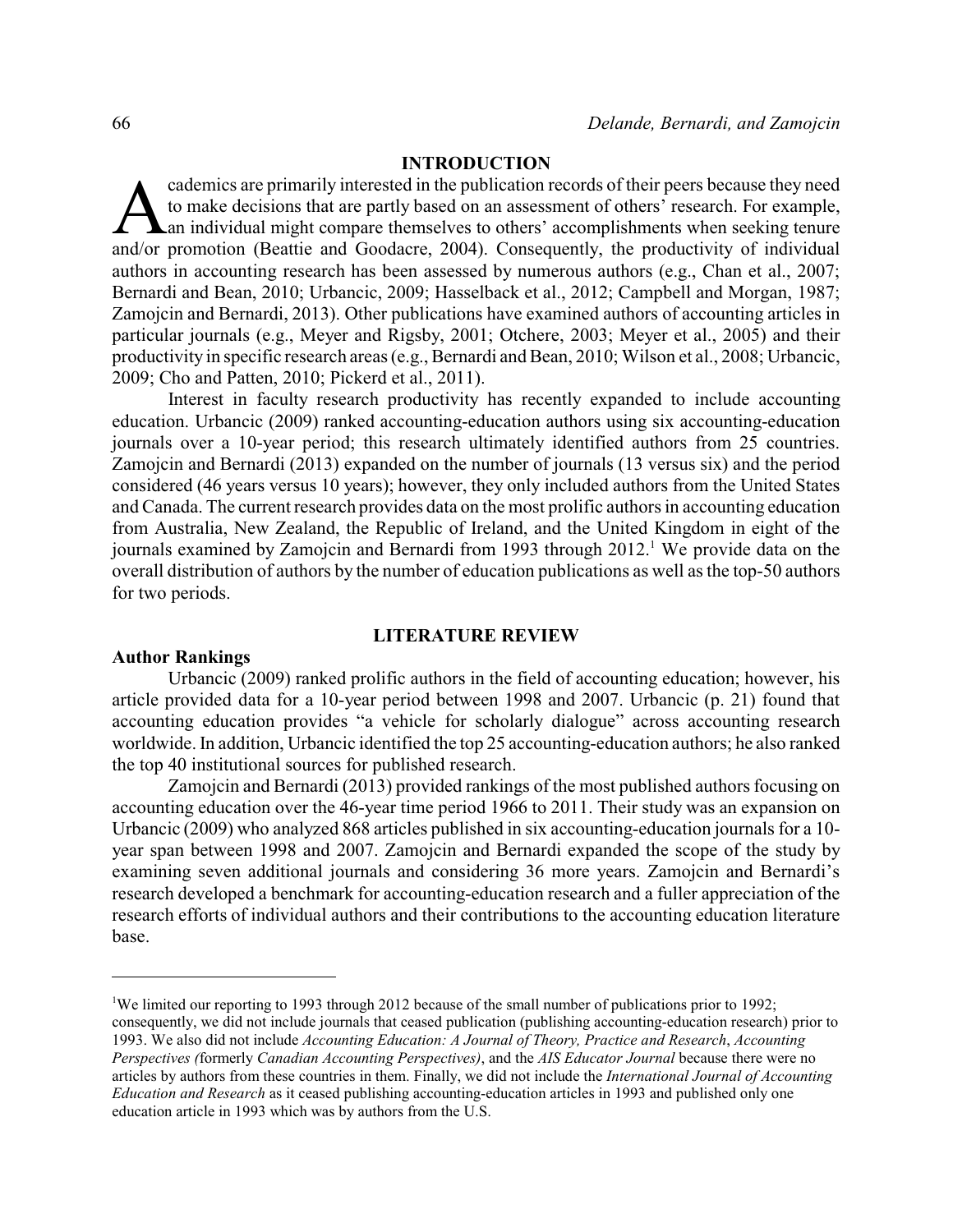While both of these articles provide a ranking of prolific authors, they provide limited detail (Urbancic, 2009) or only consider research by authors from the United States and Canada (Zamojcin and Bernardi, 2013). Our study is an extension of Zamojcin and Bernardi's research as it expands the inquiry into Australia, New Zealand, the Republic of Ireland, and the United Kingdom. The purpose of the study is to provide rankings of the most prolific authors of accounting-education articles employed by institutions in Australia, New Zealand, the Republic of Ireland, and the United Kingdom. Consequently, our first two research questions are:

- **RO1:** Who are the 10 most prolific accounting authors in the accounting-education literature from 1993 through 2012 from each of the following countries: Australia, New Zealand, the Republic of Ireland, and the United Kingdom?
- **RQ2:** If one groups all of the accounting authors from Australia, New Zealand, the Republic of Ireland, and the United Kingdom into one data base, who are the 50 most prolific authors in the accounting-education literature from 1993 through 2012?

## **General Benchmarking**

Campbell et al. (1983) and Hasselback et al. (2000) noted that lists ranking prolific authors provide information that could be used as criteria for tenure-or-promotions decisions. While numerous studies have ranked prolific authors by name, many of these studies also provide a distribution of the authors in the journals so that authors who were not ranked by name can benchmark themselves with others' accomplishments (Beattie and Goodacre, 2004). During the 20 year period included in this research, six articles have ranked accounting's most prolific authors in:

- a. accounting's Best 40 journals (Hasselback et al., 2012. p. 954, and 2003. p. 116);
- b. 24 internationally-recognized accounting journals (Chan et al., 2007. p. 194);
- c. 22 business-ethics journals (Bernardi, 2005. p. 86);
- d. accounting's Top 40 journals and 26 business-ethics journals (Bernardi and Bean, 2010. p. 159); and,
- e. 13 accounting-education journals (Zamojcin and Bernardi, 2013. p. 197).

All of these articles included distributions of all authors by the number of full-credit articles published.<sup>2</sup> As research can be important to all authors (e.g., Beattie and Goodacre; Campbell et al.; Hasselback et al.) our final research question is:

**RQ3:** What is the distribution of accounting authors, who are employed by institutions in Australia, New Zealand, the Republic of Ireland, and the United Kingdom, in accounting-education publications by their full-credit article counts from 1993 through 2012?

<sup>2</sup>Hasselback et al. (2000. pp. 86-88) provide a similar set of distributions by PhD graduation year. In addition to the overall distributions above, Hasselback et al. (2012. pp. 949-950, and 2003. pp. 102-104) and Bernardi (2005. p. 69- 71) also provide distributions by PhD graduation year.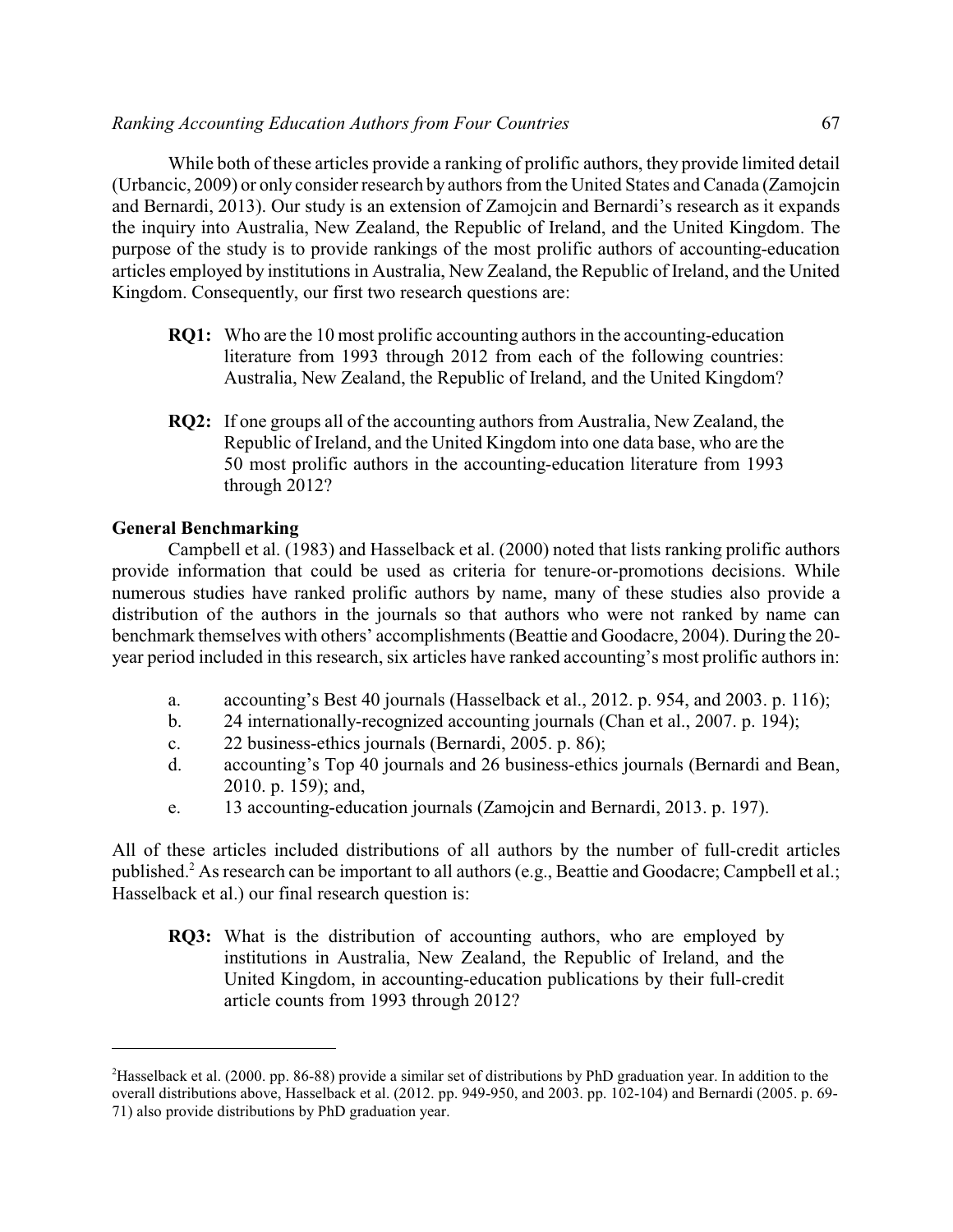#### **METHODOLOGY**

#### **Countries Examined**

To determine which countries to include in our sample, we used the authors in *Accounting Education: An International Journal*. <sup>3</sup> Using each of this journal's tables of contents, we counted the authors who met our authorship requirements (see below); authors were counted each time they appeared (i.e., if someone had four articles, they would be counted four times) between 1993 and 2012. We identified 211 authors from Australia, 72 authors from New Zealand, 37 authors from the Republic of Ireland, and 274 authors from the United Kingdom (i.e., a total of 594 authors). Our 594 authors represent 85.8 percent of the 692 authors from *Accounting Education: An International Journal* who were not included in Zamojcin and Bernardi's study, which suggests that the majority of English-speaking, international authors come from these four countries. The final 98 (692 - 594) authors (14.2 percent) were not included because either they were not accounting faculty members (i.e., were economists, management, etc.) or were from countries not included in this research.<sup>4</sup>

#### **Journals Examined**

The initial step in the data gathering process was to identify the journals to include in the study. To avoid introducing "*substantial subjectivity into the analysis*" (Cooley and Heck, 2005, p. 51) in identifying accounting-education articles, the scope of this research was limited to journals with a focus on accounting education. While we searched all 13 journals used by Zamojcin and Bernardi (2013), we found that the authors from the four countries in this research published articles in only eight of these journals (Panel A of Table 1).

#### **Search Procedures**

The next step in our search process was to identify accounting-education articles written by accounting faculty between 1993 and 2012. To be consistent with the methodology in prior research (Urbancic, 2009; Zamojcin and Bernardi, 2013), article counts do not include:

Comments and Replies to the Forum Papers, Conference Reports, and Postcards from the Podium in AE; Point/Counterpoint Replies and Rebuttals in IAE; and Beta Alpha Psi Award Winning Manuscripts in JAE. For all journals, Book/Literature and Software Reviews are also excluded from the study. (Urbancic, 2009. p. 24)

These restrictions are common to Hasselback et al.'s (2012, 2003, and 2000) and Hasselback and Reinstein's (1995) rankings; we did not include editorial introductions to issues. In total, we identified 446 authors from the four countries between 1993 and the end of 2012.

The analysis includes both full-credit articles and coauthor-adjusted articles as ways of counting publications. Full-credit article count gives each author on an article "full credit" for the

<sup>&</sup>lt;sup>3</sup>We used this journal because most (Table 1 - 78.2 percent) of the English language accounting-education articles for authors outside the United States and Canada (i.e., Zamojcin and Bernardi's study) came from this journal. *Accounting Education: An International Journal* was only used to identify the countries to be included in the research; all eight journals were used in our author rankings.

<sup>4</sup>The author count for any of the other countries included in the remaining 98 authors is considerably less than the author count for the Republic of Ireland (i.e., 37 authors). South Africa had the next highest number of authors (11).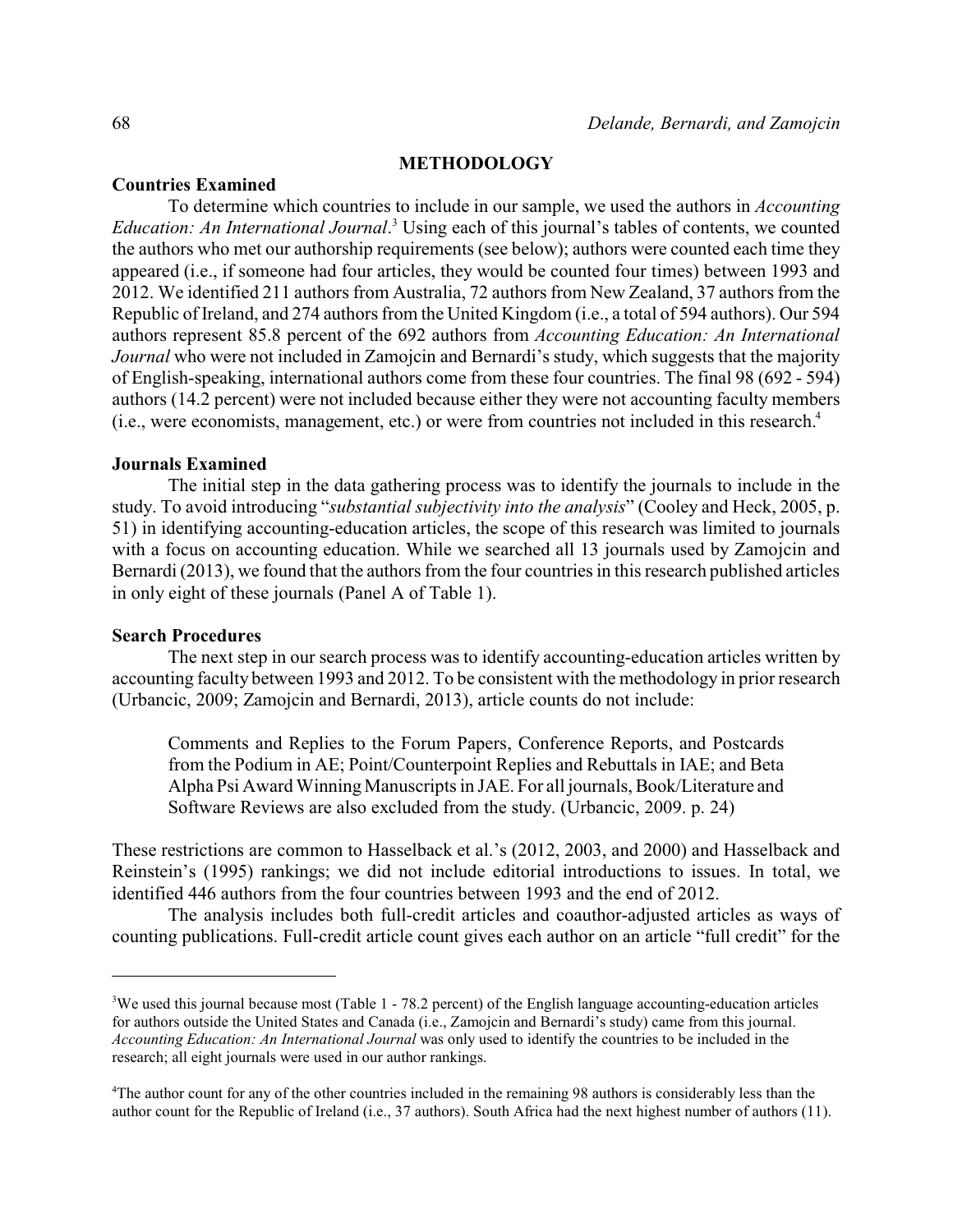## **Journals Publishing Accounting Education Articles**

|                                                                     | Publication Dates |
|---------------------------------------------------------------------|-------------------|
| Panel A: Journals used by authors in this study                     |                   |
| <b>Accounting Education: An International Journal</b>               | 1992 - Present    |
| Journal of Accounting Education                                     | 1983 - Present    |
| The Journal of Accounting Case Research*                            | 1991 - 2006       |
| Issues in Accounting Education                                      | 1986 - Present    |
| <b>Advances in Accounting Education</b>                             | $2002$ - Present  |
| <b>Accounting Educators' Journal</b>                                | 1988 - Present    |
| <b>Global Perspectives on Accounting Education</b>                  | 2004 - Present    |
| <b>IMA Educational Case Journal</b>                                 | 2008 - Present    |
| Panel B: Journals not used by authors from the four countries       |                   |
| Accounting Education: A Journal of Theory, Practice and Research*   | 1996 - 1997       |
| Accounting Perspectives (formerly Canadian Accounting Perspectives) | $2002$ - Present  |
| <b>AIS Educator Journal</b>                                         | $2006$ - Present  |
| International Journal of Accounting Education and Research*         | 1966 - 1993       |
| The Accounting Review**                                             | 1966 - 1988       |
| * Journal ceased publication                                        |                   |
| ** Period when journal published accounting education research      |                   |

authorship regardless of the number of authors. Coauthor-adjusted article count adjusts the article's credit for the number of authors. For example, if an article had two (three) authors, each author would receive one-half (one-third) credit. The data in Figure 1 depict the coauthored-adjusted articles for the authors from the four countries between 1993 and 2012. The level of coauthoredadjusted education publications decreases slightly between 1993 and 2012.

## **Segmenting the Research Time Frame**

Our final step was to divide the publications into groupings that provided useful information. In this research, the rankings are divided into two groups - 10 years and 20 years. While the most recent 10-year rankings (2003 to 2012) would be useful for new colleagues seeking tenure and promotion, the 20-year rankings (1993 to 2012) provide evidence of sustained performance in the field of accounting education.

## **Top-10 Authors by Country**

## **RANKING AUTHORS**

Table 2 lists the top-10 publishers for each country by their full-credit and coauthoredadjusted article counts. The rankings in Panel A consider the number of full-credit articles; when ties occur in full-credit articles, the number of co-authored adjusted articles was used in the rankings and if a tie in both measures occurs, the authors are listed in alphabetical order by their last names. The rankings in Panel B consider the number of co-authored adjusted articles, then full-credit article, and finally authors are listed in alphabetical order when these are the same.

Publication Dates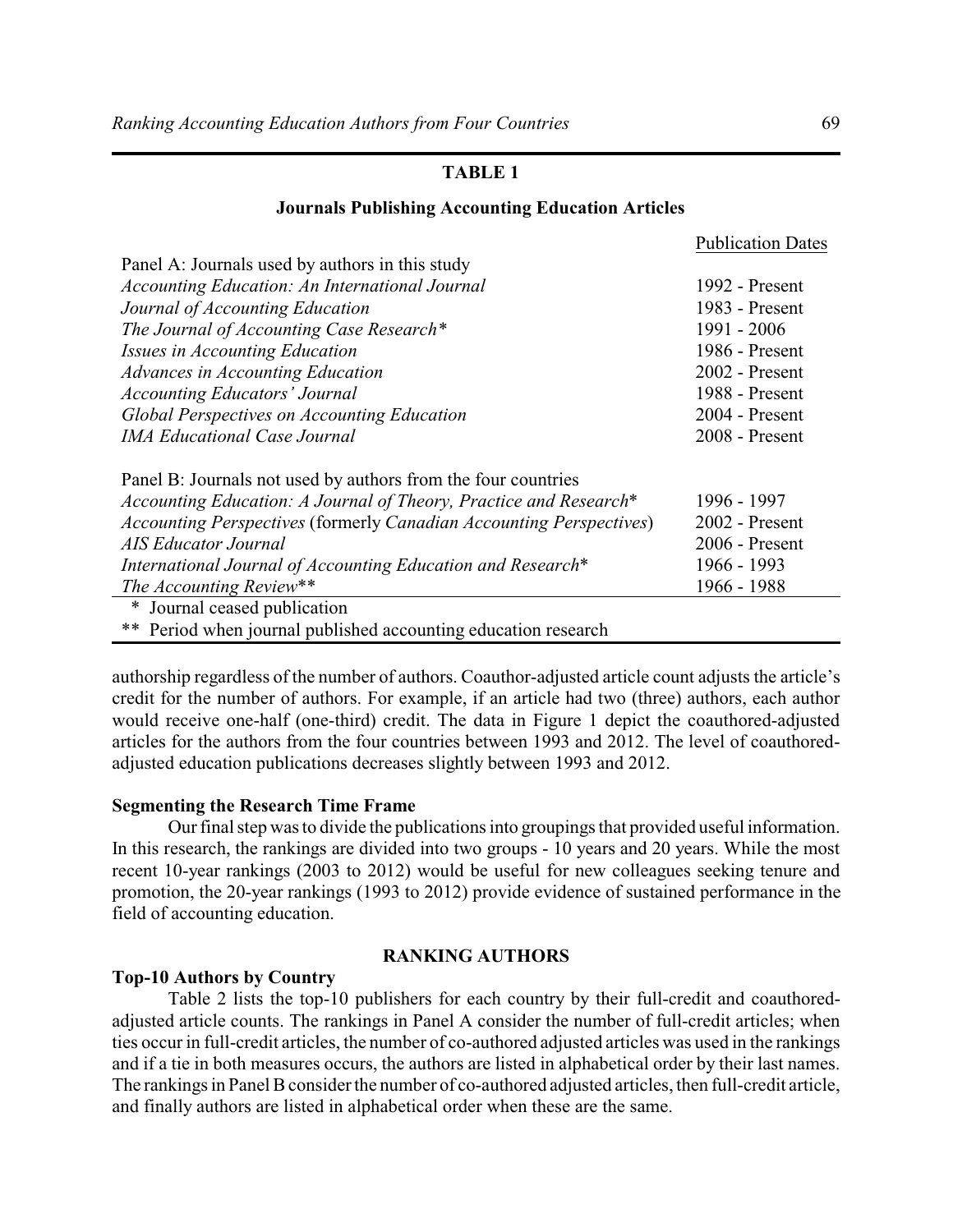## **FIGURE 1**





## **Top-50 Accounting-Education Authors**

The data in Tables 3 and 4 provide productivity benchmarks. In these tables, the normal progression of ranks is often interrupted, which indicates that two or more authors had the same number of full credit and coauthor-adjusted credit for articles. Table 3 lists the top-50 accountingeducation authors identified in this study for the most recent 10 years (2003 to 2012). The rankings in Panel A consider the number of full-credit articles; when ties occur in full-credit articles, the number of co-authored adjusted articles was used in the rankings, and if a tie in both measures occurs, the authors are listed in alphabetical order by their last names. The rankings in Panel B consider the number of co-authored adjusted articles, then full-credit article, and finally authors are listed in alphabetical order when these are the same.

Table 4 lists the top-50 accounting-education authors for the period from 1993 to 2012. The Panel A rankings use the number of full-credit articles; the Panel B rankings use co-authored adjusted credit for articles. Again, the rankings in Panel A consider the number of full-credit articles; when ties occur in full-credit articles, the number of co-authored adjusted articles was used in the rankings and, if a tie in both measures occurs, the authors are listed in alphabetical order by their last names. The rankings in Panel B consider the number of co-authored adjusted articles, then fullcredit article, and finally authors are listed in alphabetical order when these are the same.

## **Distribution of Authors**

Authors not identified in Tables 3 or 4 who rank in the top-50 prolific authors can use Table 5 as an overall ranking tool to benchmark their education research. This table shows the distribution for the accounting faculty with publications in education journals. To benchmark their research productivity, authors must subtract the cumulative percentage for the group of authors with one less article than they have from 100 percent. For example, an author who has two full-credit articles but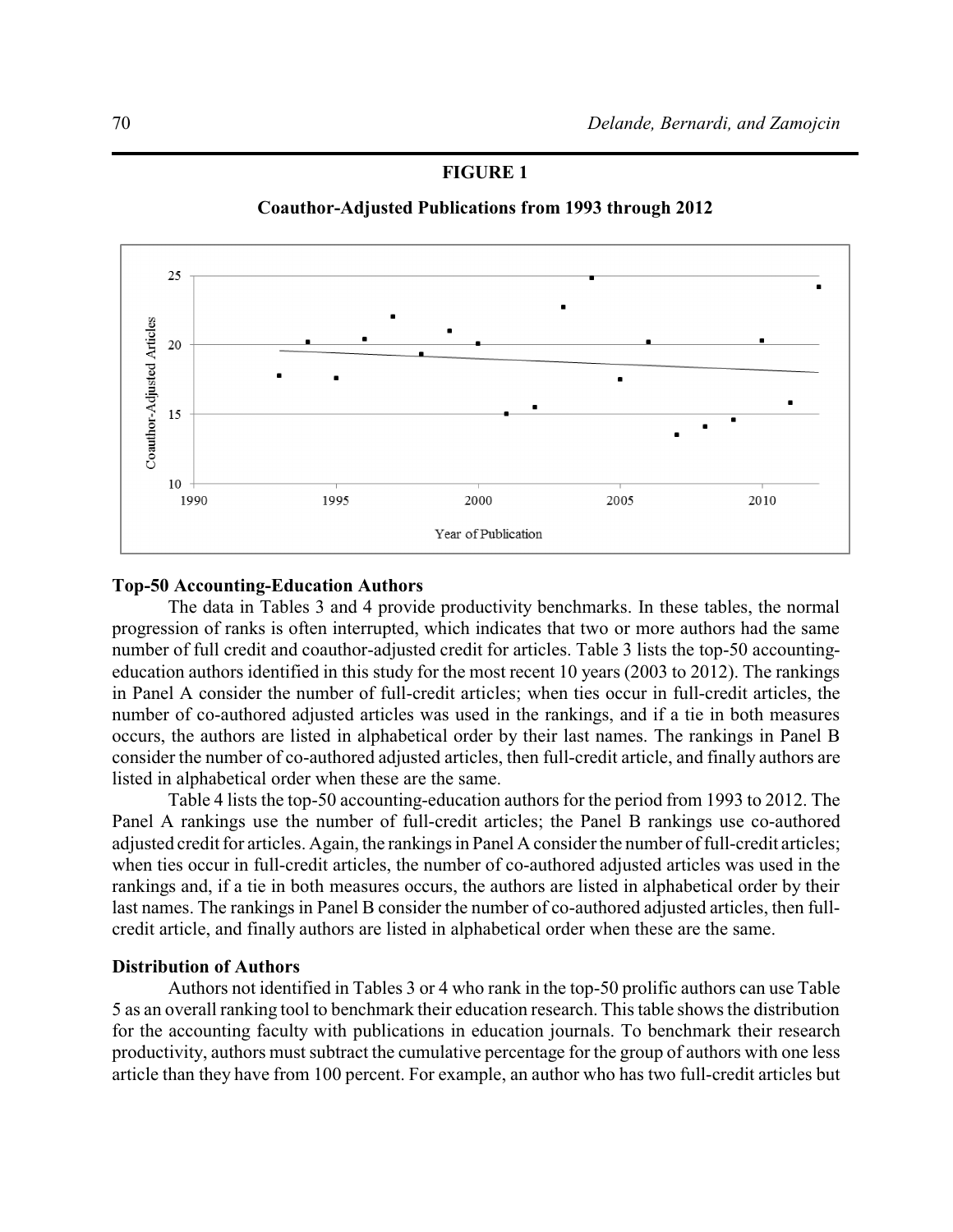| <b>TABLE 2</b> |  |
|----------------|--|
|----------------|--|

|                  |                               |                |        |                  | <b>Author Rankings by Country (1993-2012)</b> |        |                          |
|------------------|-------------------------------|----------------|--------|------------------|-----------------------------------------------|--------|--------------------------|
|                  | Panel A: Full-credit rankings |                |        |                  | Panel B: Coauthor-adjusted rankings           |        |                          |
|                  |                               |                | Credit |                  |                                               | Credit |                          |
| Rank             | Country/Author's Name         | Full           | CAA    | Rank             | Country/Author's Name                         | CAA    | Full                     |
|                  | Australia                     |                |        |                  | Australia                                     |        |                          |
| $\mathbf{1}$     | Jackling, Beverly             | 11             | 5.37   | $\mathbf{1}$     | Smith, Malcolm                                | 6.50   | $\tau$                   |
| $\sqrt{2}$       | De Lange, Paul                | 10             | 4.67   | 2                | Jackling, Beverly                             | 5.37   | 11                       |
| 3                | Smith, Malcolm                | 7              | 6.50   | 3                | De Lange, Paul                                | 4.67   | 10                       |
| $\overline{4}$   | Sangster, Alan                | 7              | 3.83   | $\overline{4}$   | Sangster, Alan                                | 3.83   | $\,8\,$                  |
| 5                | Craig, Russell                | 6              | 2.83   | 5                | Craig, Russell                                | 2.83   | 6                        |
| 6                | Waldmann, Erwin               | 5              | 2.50   | 6                | Waldmann, Erwin                               | 2.50   | 5                        |
| $\boldsymbol{7}$ | Boland, Gregory               | 5              | 2.17   | $\boldsymbol{7}$ | Wynder, Monte                                 | 2.33   | $\mathfrak{Z}$           |
| 8                | Halabi, Abdel K.              | 4              | 2.17   | $8\,$            | Boland, Gregory                               | 2.17   | 5                        |
|                  | Mladenovic, Rosina            | 4              | 2.17   | 9                | Halabi, Abdel K.                              | 2.17   | $\overline{4}$           |
| 10               | Wynder, Monte                 | 3              | 2.33   |                  | Mladenovic, Rosina                            | 2.17   | $\overline{4}$           |
|                  |                               |                |        |                  |                                               |        |                          |
|                  | New Zealand                   |                |        |                  | New Zealand                                   |        |                          |
| $\mathbf{1}$     | Adler, Ralph                  | 8              | 4.50   | $\mathbf{1}$     | Adler, Ralph                                  | 4.50   | 8                        |
| $\boldsymbol{2}$ | Mathews, M. R.                | 6              | 4.50   | $\overline{2}$   | Mathews, M. R.                                | 4.50   | 6                        |
| $\mathfrak{Z}$   | Milne, Markus J.              | 6              | 2.58   | 3                | Milne, Markus J.                              | 2.58   | 6                        |
| $\overline{4}$   | Tan, Mei Lin                  | 4              | 1.83   | $\overline{4}$   | Whittred, Greg                                | 2.50   | 3                        |
| 5                | Weil, Sidney                  | 4              | 1.33   |                  | Tan, Mei Lin                                  | 1.83   | $\overline{4}$           |
| 6                | Whittred, Greg                | 3              | 2.50   | 6                | Carr, Shirley A.                              | 1.50   | $\mathfrak{Z}$           |
| $\tau$           | Carr, Shirley A.              | 3              | 1.50   |                  | Keef, Stephen P.                              | 1.50   | 3                        |
|                  | Keef, Stephen P.              | 3              | 1.50   | 8                | Weil, Sidney                                  | 1.33   | $\overline{\mathcal{L}}$ |
|                  | Wynn-Williams, Kate           | 3              | 1.17   | 9                | Wynn-Williams, Kate                           | 1.17   | 3                        |
| 10               | Whiting, Rosaland             | 3              | 0.93   | 10               | Laswad, Fawzi                                 | 1.00   | $\overline{2}$           |
|                  | Republic of Ireland           |                |        |                  | Republic of Ireland                           |        |                          |
| $\mathbf{1}$     | Larres, Patricia McCourt      | 9              | 4.17   | 1                | Larres, Patricia McCourt                      | 4.17   | 9                        |
| $\overline{c}$   | Ballantine, Joan              | 7              | 3.17   | $\overline{2}$   | Clarke, Peter                                 | 3.25   | 5                        |
| 3                | Byrne, Marann                 | 7              | 3.00   | 3                | Ballantine, Joan                              | 3.17   | $\boldsymbol{7}$         |
| $\overline{4}$   | Flood, Barbara                | 6              | 2.50   | $\overline{4}$   | Byrne, Marann                                 | 3.00   | 7                        |
|                  | Clarke, Peter                 | 5              | 3.25   |                  | Flood, Barbara                                | 2.50   | 6                        |
| 6                | Willis, Pauline               | 3              | 1.17   | 6                | Doran, John                                   | 1.25   | $\sqrt{2}$               |
| 7                | Doran, John                   | 2              | 1.25   | 7                | Willis, Pauline                               | 1.17   | 3                        |
| 8                | Healy, Margaret               | $\overline{c}$ | 0.75   | 8                | Donovan, Cecil                                | 1.00   | $\mathbf{1}$             |
|                  | McCutcheon, Maeve             | $\overline{c}$ | 0.75   | 9                | Healy, Margaret                               | 0.75   | $\sqrt{2}$               |
| 10               | Donovan, Cecil                | $\mathbf{1}$   | 1.00   |                  | McCutcheon, Maeve                             | 0.75   | $\overline{2}$           |
|                  |                               |                |        |                  |                                               |        |                          |
|                  | United Kingdom                |                |        |                  | <b>United Kingdom</b>                         |        |                          |
| 1                | Duff, Angus                   | 8              | 6.83   | $\mathbf{1}$     | Duff, Angus                                   | 6.83   | 8                        |
| $\sqrt{2}$       | Paisey, Catriona              | 8              | 3.83   | 2                | Brown, Nigel                                  | 4.00   | $\overline{4}$           |
| 3                | Marriott, Neil                | 8              | 3.58   | 3                | Paisey, Catriona                              | 3.83   | $\,$ 8 $\,$              |
| $\overline{4}$   | Paisey, Nicholas J.           | 7              | 3.33   | $\overline{4}$   | Marriott, Neil                                | 3.58   | 8                        |
| 5                | Gammie, Elizabeth             | 7              | 2.75   | 5                | Brown, Reva Berman                            | 3.50   | 6                        |
| $\sqrt{6}$       | Hassall, Trevor               | 7              | 2.58   | 6                | Simon, Jon                                    | 3.50   | 4                        |
| $\tau$           | Brown, Reva Berman            | 6              | 3.50   | 7                | Paisey, Nicholas J.                           | 3.33   | 7                        |
| $8\,$            | Collison, David J.            | 5              | 2.83   | 8                | McChlery, Stuart                              | 3.00   | 3                        |
|                  | Marriott, Pru                 | 5              | 2.83   | 9                | Collison, David J.                            | 2.83   | 5                        |
|                  | Stoner, Gregory N.            | 5              | 2.83   |                  | Marriott, Pru                                 | 2.83   | $\mathfrak s$            |
|                  |                               |                |        |                  | Stoner, Gregory N.                            | 2.83   | 5                        |
|                  |                               |                |        |                  |                                               |        |                          |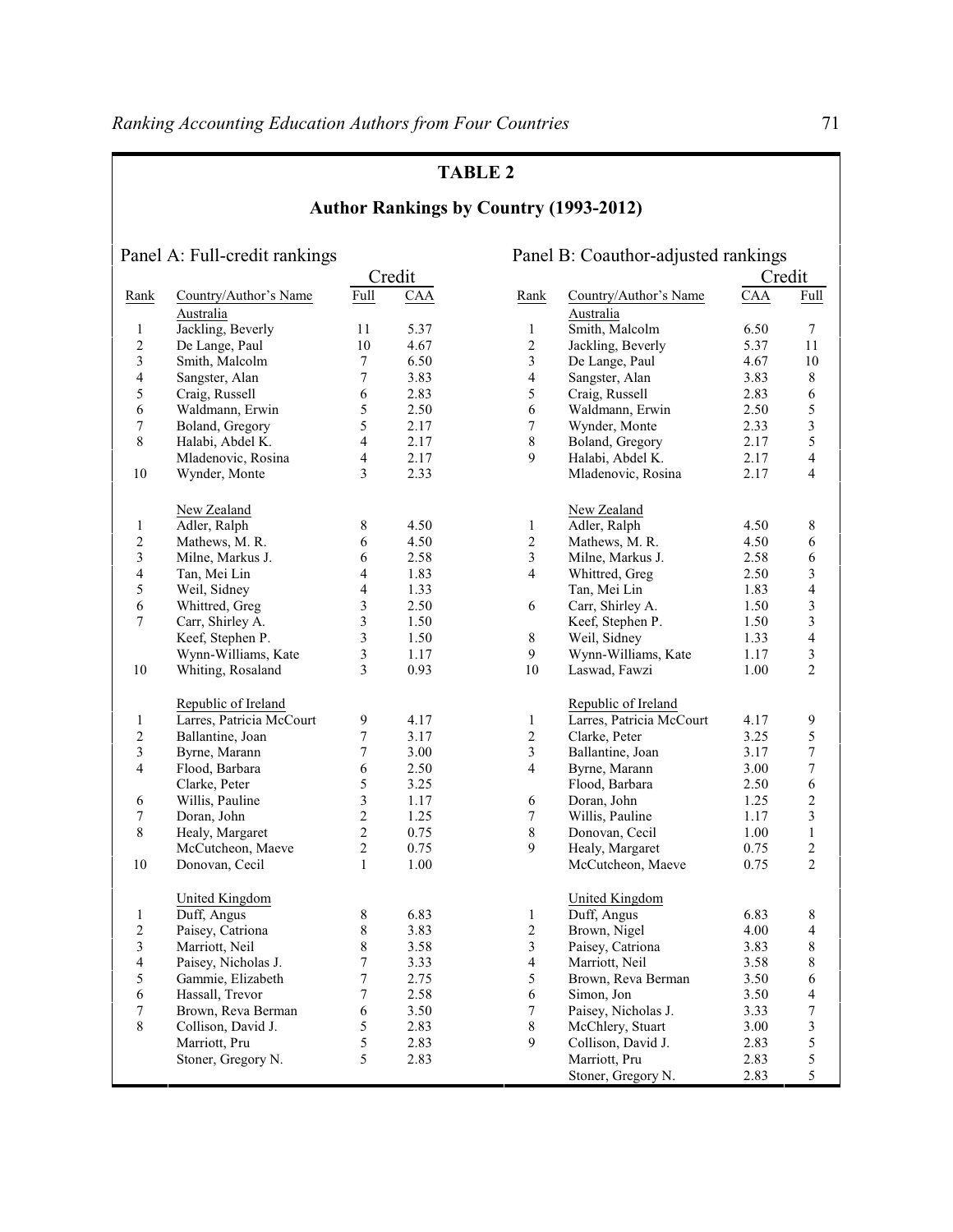# **Ten-Year Author Rankings: 2003-2012**

Panel A: Full-credit rankings Panel B: Coauthor-adjusted rankings

|                  |                     | Author's   |                         | Credit |                |                     | Author's | Credit    |                  |
|------------------|---------------------|------------|-------------------------|--------|----------------|---------------------|----------|-----------|------------------|
| Rank             | Author's Name       | Country    | Full                    | CAA    | Rank           | Author's Name       | Country  | CAA       | Full             |
| $\mathbf{1}$     | Jackling, Beverly   | Aust       | 10                      | 4.867  | 1              | Jackling, Beverly   | Aust     | 4.867     | 10               |
| $\sqrt{2}$       | De Lange, Paul      | Aust       | $8\,$                   | 3.833  | $\sqrt{2}$     | De Lange, Paul      | UK       | 3.833     | 8                |
| $\mathfrak{Z}$   | Paisey, Catriona    | UK         | 7                       | 3.333  | 3              | Paisey, Catriona    | Aust     | 3.333     | $\boldsymbol{7}$ |
| $\overline{4}$   | Ballantine, Joan    | Ire        | 7                       | 3.167  | $\overline{4}$ | Ballantine, Joan    | Aust     | 3.167     | $\overline{7}$   |
|                  | Larres, Patricia M. | Ire        | 7                       | 3.167  | 5              | Larres, Patricia M. | UK       | 3.167     | $\boldsymbol{7}$ |
| 6                | Paisey, Nicholas J. | UK         | 6                       | 2.833  | 6              | Brown, Nigel        | Ire      | 3.000     | $\mathfrak{Z}$   |
| $\boldsymbol{7}$ | Byrne, Marann       | Ire        | 6                       | 2.667  |                | Paisey, Nicholas J. | Ire      | 2.833     | 6                |
| 8                | Boland, Gregory     | Aust       | 5                       | 2.167  | 8              | Duff, Angus         | Ire      | 2.833     | $\overline{4}$   |
|                  | Flood, Barbara      | Ire        | 5                       | 2.167  | 9              | Byrne, Marann       | UK       | 2.667     | 6                |
| 10               | Gammie, Elizabeth   | UK         | 5                       | 2.087  | 10             | Adler, Ralph        | UK       | 2.667     | $\overline{4}$   |
| 11               | Duff, Angus         | UK         | 4                       | 2.833  | 11             | Stoner, Gregory N.  | UK       | 2.333     | $\overline{4}$   |
| 12               | Adler, Ralph        | $\rm{NZ}$  | 4                       | 2.667  | 12             | Wynder, Monte       | NZ       | 2.333     | $\mathfrak{Z}$   |
| 13               | Stoner, Gregory N.  | UK         | 4                       | 2.333  | 13             | Boland, Gregory     | Ire      | 2.167     | 5                |
| 14               | Marriott, Pru       | UK         | 4                       | 1.833  | 14             | Flood, Barbara      | UK       | 2.167     | 5                |
| 15               | Marriott, Neil      | UK         | 4                       | 1.583  | 15             | Gammie, Elizabeth   | UK       | 2.087     | $\sqrt{5}$       |
| 16               | Brown, Nigel        | UK         | 3                       | 3.000  | 16             | Mathews, M. R.      | Aust     | 2.000     | $\mathfrak{Z}$   |
| 17               | Wynder, Monte       | Aust       | 3                       | 2.333  | 17             | Hussain, Simon      | Aust     | 2.000     | $\boldsymbol{2}$ |
| 18               | Mathews, M. R.      | NZ         | 3                       | 2.000  | 18             | McChlery, Stuart    | Aust     | 2.000     | $\sqrt{2}$       |
| 19               | Halabi, Abdel K.    | Aust       | 3                       | 1.833  | 19             | Simon, Jon          | UK       | 2.000     | $\sqrt{2}$       |
| 20               | Sangster, Alan      | Aust       | 3                       | 1.333  | 20             | Marriott, Pru       | NZ       | 1.833     | $\overline{4}$   |
|                  | Tan, Mei Lin        | NZ         | 3                       | 1.333  | 21             | Halabi, Abdel K.    | UK       | 1.833     | $\mathfrak{Z}$   |
| 22               | Hancock, Phil       | Aust       | 3                       | 1.167  |                | Marriott, Neil      | UK       | 1.583     | $\overline{4}$   |
| 23               | Stevenson, Lorna    | UK         | 3                       | 1.000  |                | Aisbitt, Sally      | UK       | 1.500     | $\sqrt{2}$       |
| 24               | Whiting, Rosalind   | NZ         | 3                       | 0.927  | 24             | McGowan, Sue        | UK       | 1.500     | $\sqrt{2}$       |
| 25               | Hussain, Simon      | UK         | $\overline{\mathbf{c}}$ | 2.000  | 25             | Milner, Margaret    | UK       | 1.500     | $\sqrt{2}$       |
|                  | McChlery, Stuart    | UK         | $\sqrt{2}$              | 2.000  | 26             | Sangster, Alan      | UK       | 1.333     | $\mathfrak{Z}$   |
|                  | Simon, Jon          | UK         | $\overline{\mathbf{c}}$ | 2.000  |                | Tan, Mei Lin        | Aust     | 1.333     | $\mathfrak{Z}$   |
| 28               | Aisbitt, Sally      | UK         | $\boldsymbol{2}$        | 1.500  |                | Daff, Lyn           | UK       | 1.333     | $\sqrt{2}$       |
|                  | McGowan, Sue        | Aust       | 2                       | 1.500  | 29             | Jones, Alan         | Aust     | 1.333     | $\boldsymbol{2}$ |
|                  | Milner, Margaret    | UK         | $\overline{c}$          | 1.500  |                | Cooper, Barry       | NZ       | 1.200     | $\overline{c}$   |
| 31               | Daff, Lyn           | Aust       | $\sqrt{2}$              | 1.333  | 31             | Hancock, Phil       | Aust     | 1.167     | $\mathfrak{Z}$   |
|                  | Jones, Alan         | Aust       | 2                       | 1.333  | 32             | Stevenson, Lorna    | Aust     | 1.000     | $\mathfrak{Z}$   |
| 33               | Cooper, Barry       | Aust       | $\sqrt{2}$              | 1.200  | 33             | Carr, Shirley A.    | NZ       | 1.000     | $\boldsymbol{2}$ |
| 34               | Carr, Shirley A.    | NZ         | $\overline{c}$          | 1.000  |                | Clarke, Peter       | Ire      | 1.000     | $\overline{c}$   |
|                  | Clarke, Peter       | Ire        | $\overline{\mathbf{c}}$ | 1.000  |                | Emmanuel, Clive     | UK       | 1.000     | $\sqrt{2}$       |
|                  | Emmanuel, Clive     | UK         | $\overline{\mathbf{c}}$ | 1.000  |                | Freeman, Mark       | Aust     | 1.000     | $\boldsymbol{2}$ |
|                  | Freeman, Mark       | Aust       | $\overline{\mathbf{c}}$ | 1.000  |                | Gray, Robert H.     | UK       | 1.000     | $\sqrt{2}$       |
|                  | Gray, Robert H.     | UK         | 2                       | 1.000  |                | Higgs, Helen        | Aust     | 1.000     | $\boldsymbol{2}$ |
|                  | Higgs, Helen        | Aust       | 2                       | 1.000  |                | Hill, Wan Yang      | UK       | 1.000     | $\boldsymbol{2}$ |
|                  | Hill, Wan Yang      | UK         | $\boldsymbol{2}$        | 1.000  |                | Laswad, Fawzi       | NZ       | 1.000     | $\sqrt{2}$       |
|                  | Laswad, Fawzi       | ${\rm NZ}$ | 2                       | 1.000  |                | Lightbody, Margaret | Aust     | 1.000     | $\overline{2}$   |
|                  | Lightbody, Margaret | Aust       | $\overline{c}$          | 1.000  |                | Mavondo, Felix      | Aust     | $1.000\,$ | $\overline{2}$   |
|                  | Mavondo, Felix      | Aust       | 2                       | 1.000  |                | McDowall, Tracy     | Aust     | 1.000     | 2                |
|                  | McDowall, Tracy     | Aust       | 2                       | 1.000  |                | Paver, Brenda       | UK       | 1.000     | $\overline{c}$   |
|                  | Paver, Brenda       | UK         | $\overline{\mathbf{c}}$ | 1.000  |                | Stanley, Trevor     | Aust     | 1.000     | $\sqrt{2}$       |
|                  | Stanley, Trevor     | Aust       | 2                       | 1.000  |                | Tonge, Richard      | UK       | 1.000     | $\overline{c}$   |
|                  | Tonge, Richard      | UK         | 2                       | 1.000  |                | Watty, Kim          | Aust     | 1.000     | 2                |
|                  | Watty, Kim          | Aust       | 2                       | 1.000  |                | Willett, Caroline   | UK       | 1.000     | $\overline{c}$   |
|                  | Willett, Caroline   | UK         | 2                       | 1.000  |                | Worthington, Andrew | Aust     | 1.000     | $\sqrt{2}$       |
|                  | Worthington, Andrew | Aust       | 2                       | 1.000  | 50             | Whiting, Rosalind   |          | 0.927     | 3                |
|                  |                     |            |                         |        |                |                     | Aust     |           |                  |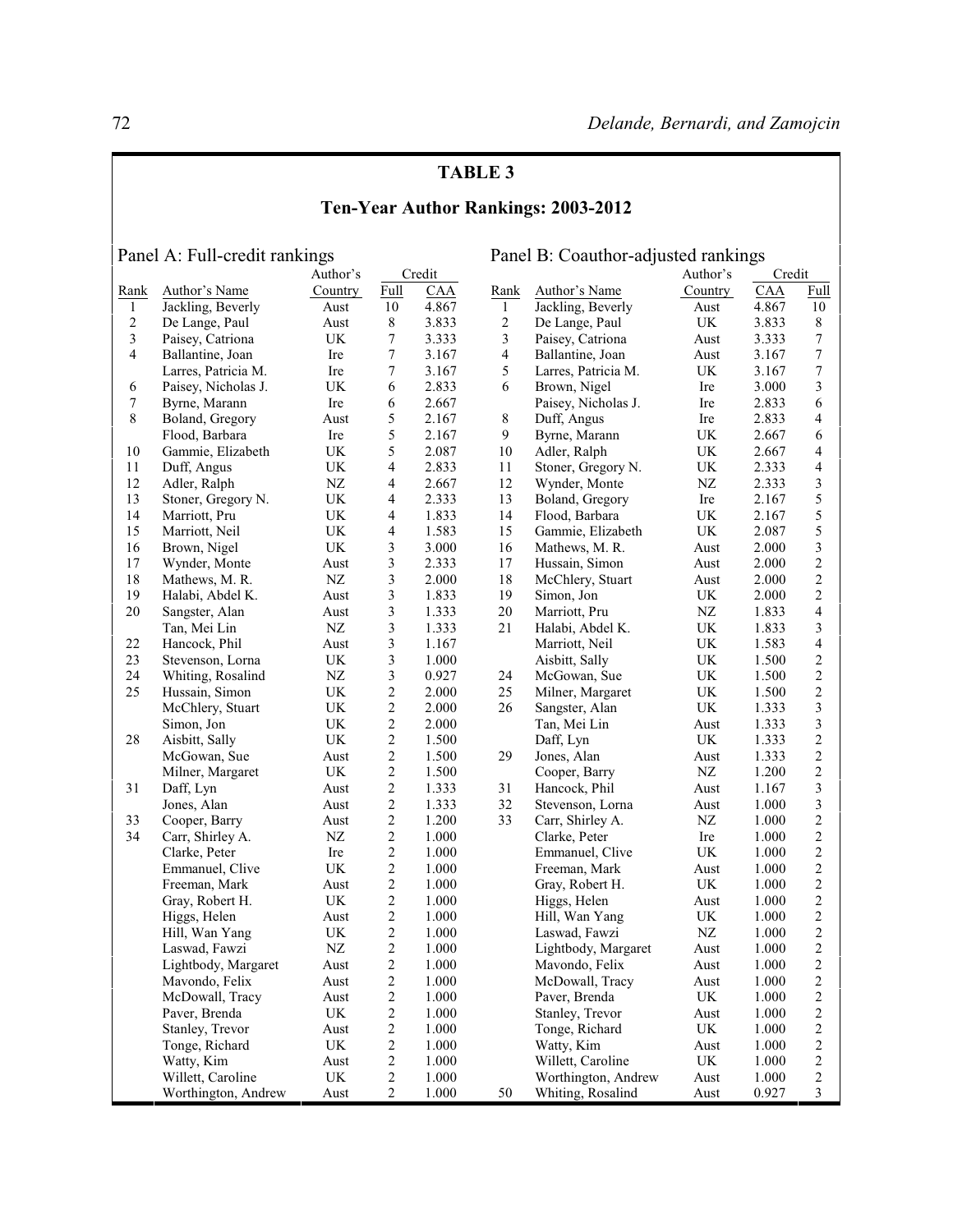| <b>Twenty-Year Author Rankings: 1993-2012</b>                                            |                      |            |                |       |                         |                      |            |       |                         |  |  |
|------------------------------------------------------------------------------------------|----------------------|------------|----------------|-------|-------------------------|----------------------|------------|-------|-------------------------|--|--|
| Panel A: Full-credit rankings<br>Panel B: Coauthor-adjusted rankings<br>Credit<br>Credit |                      |            |                |       |                         |                      |            |       |                         |  |  |
|                                                                                          |                      | Author's   |                |       |                         |                      | Author's   |       |                         |  |  |
| Rank                                                                                     | Author's Name        | Country    | Full           | CAA   | Rank                    | Author's Name        | Country    | Full  | CAA                     |  |  |
| 1                                                                                        | Jackling, Beverly    | Aust       | 11             | 5.367 | $\mathbf{1}$            | Duff, Angus          | UK         | 6.833 | 8                       |  |  |
| $\overline{c}$                                                                           | De Lange, Paul       | Aust       | 10             | 4.667 | 2                       | Smith, Malcolm       | Aust       | 6.500 | $\tau$                  |  |  |
| $\mathfrak{Z}$                                                                           | Larres, Patricia M.  | Ire        | 9              | 4.167 | 3                       | Jackling, Beverly    | Aust       | 5.367 | 11                      |  |  |
| $\overline{4}$                                                                           | Duff, Angus          | UK         | 8              | 6.833 | $\overline{\mathbf{4}}$ | De Lange, Paul       | Aust       | 4.667 | 10                      |  |  |
| 5                                                                                        | Adler, Ralph         | NZ         | 8              | 4.500 | 5                       | Adler, Ralph         | NZ         | 4.500 | 8                       |  |  |
| 6                                                                                        | Paisey, Catriona     | UK         | 8              | 3.833 | 6                       | Mathews, M. R.       | NZ         | 4.500 | 6                       |  |  |
| 7                                                                                        | Marriott, Neil       | UK         | 8              | 3.583 | 7                       | Larres, Patricia M.  | Ire        | 4.167 | 9                       |  |  |
| 8                                                                                        | Smith, Malcolm       | Aust       | 7              | 6.500 | 8                       | Brown, Nigel         | UK         | 4.000 | 4                       |  |  |
| 9                                                                                        | Sangster, Alan       | Aust       | 7              | 3.833 | 9                       | Paisey, Catriona     | UK         | 3.833 | 8                       |  |  |
|                                                                                          | Paisey, Nicholas J.  | UK         | 7              | 3.333 | 10                      | Sangster, Alan       | Aust       | 3.833 | 7                       |  |  |
| 11                                                                                       | Ballantine, Joan     | Ire        | 7              | 3.167 | 11                      | Marriott, Neil       | UK         | 3.583 | 8                       |  |  |
| 12                                                                                       | Byrne, Marann        | Ire        | 7              | 3.000 | 12                      | Brown, Reva Berman   | UK         | 3.500 | 6                       |  |  |
| 13                                                                                       | Gammie, Elizabeth    | UK         | 7              | 2.754 | 13                      | Simon, Jon           | UK         | 3.500 | 4                       |  |  |
| 14                                                                                       | Hassall, Trevor      | UK         | 7              | 2.582 | 14                      | Paisey, Nicholas J.  | UK         | 3.333 | $\boldsymbol{7}$        |  |  |
| 15                                                                                       | Mathews, M. R.       | NZ         | 6              | 4.500 | 15                      | Clarke, Peter        | Ire        | 3.250 | 5                       |  |  |
| 16                                                                                       | Brown, Reva Berman   | UK         | 6              | 3.500 | 16                      | Ballantine, Joan     | Ire        | 3.167 | 7                       |  |  |
| 17                                                                                       | Craig, Russell       | Aust       | 6              | 2.833 | 17                      | Byrne, Marann        | Ire        | 3.000 | 7                       |  |  |
| 18                                                                                       | Milne, Markus J.     | NZ         | 6              | 2.583 | 18                      | McChlery, Stuart     | UK         | 3.000 | 3                       |  |  |
| 19                                                                                       | Flood, Barbara       | Ire        | 6              | 2.500 | 19                      | Craig, Russell       | Aust       | 2.833 | 6                       |  |  |
| $20\,$                                                                                   | Clarke, Peter        | Ire        | 5              | 3.250 | $20\,$                  | Collison, David J.   | UK         | 2.833 | 5                       |  |  |
| 21                                                                                       | Collison, David J.   | UK         | 5              | 2.833 |                         | Marriott, Pru        | UK         | 2.833 | 5                       |  |  |
|                                                                                          | Marriott, Pru        | UK         | 5              | 2.833 |                         | Stoner, Gregory N.   | UK         | 2.833 | 5                       |  |  |
|                                                                                          | Stoner, Gregory N.   | UK         | 5              | 2.833 | 23                      | Gammie, Elizabeth    | UK         | 2.754 | 7                       |  |  |
| 24                                                                                       | Waldmann, Erwin      | Aust       | 5              | 2.500 | 24                      | Hassall, Trevor      | UK         | 2.583 | 7                       |  |  |
| 25                                                                                       | Boland, Gregory      | Aust       | 5              | 2.167 | 25                      | Milne, Markus J.     | NZ         | 2.583 | 6                       |  |  |
| 26                                                                                       | Brown, Nigel         | UK.        | 4              | 4.000 | 26                      | Flood, Barbara       | Ire        | 2.500 | 6                       |  |  |
| 27                                                                                       | Simon, Jon           | UK         | 4              | 3.500 | 27                      | Waldmann, Erwin      | Aust       | 2.500 | 5                       |  |  |
| 28                                                                                       | Halabi, Abdel K.     | Aust       | 4              | 2.167 | 28                      | Lucas, Ursula        | UK         | 2.500 | 3                       |  |  |
|                                                                                          | Mladenovic, Rosina   | Aust       | 4              | 2.167 |                         | Whittred, Greg       | NZ         | 2.500 | 3                       |  |  |
| 30                                                                                       | Stevenson, Lorna     | UK         | 4              | 2.000 | 30                      | Wynder, Monte        | Aust       | 2.333 | 3                       |  |  |
| 31                                                                                       | Tan, Mei Lin         | NZ         | 4              | 1.833 | 31                      | Boland, Gregory      | Aust       | 2.167 | 5                       |  |  |
| 32                                                                                       | Lewis, Sarah         | UK         | 4              | 1.667 | 32                      | Halabi, Abdel K.     | Aust       | 2.167 | $\overline{4}$          |  |  |
| 33                                                                                       | Weil, Sidney         | NZ         | 4              | 1.333 |                         | Mladenovic, Rosina   | Aust       | 2.167 | 4                       |  |  |
| 34                                                                                       | Power, David M.      | UK         | 4              | 1.083 | 34                      | Stevenson, Lorna     | UK.        | 2.000 | 4                       |  |  |
| 35                                                                                       | McChlery, Stuart     | UK         | 3              | 3.000 | 35                      | Lightbody, Margaret  | Aust       | 2.000 | 3                       |  |  |
| 36                                                                                       | Lucas, Ursula        | UK         | 3              | 2.500 |                         | Lymer, Andrew        | UK         | 2.000 | 3                       |  |  |
|                                                                                          | Whittred, Greg       | ${\rm NZ}$ | 3              | 2.500 | 37                      | Chia, Yew Ming       | UK         | 2.000 | $\overline{\mathbf{c}}$ |  |  |
| 38                                                                                       | Wynder, Monte        | Aust       | 3              | 2.333 |                         | Hussain, Simon       | UK         | 2.000 | 2                       |  |  |
| 39                                                                                       | Lightbody, Margaret  | Aust       | 3              | 2.000 | 39                      | Tan, Mei Lin         | $\rm{NZ}$  | 1.833 | 4                       |  |  |
|                                                                                          | Lymer, Andrew        | UK         | 3              | 2.000 | 40                      | Hand, Len            | UK         | 1.833 | 3                       |  |  |
| 41                                                                                       | Hand, Len            | UK         | 3              | 1.833 | 41                      | Lewis, Sarah         | UK         | 1.667 | 4                       |  |  |
| 42                                                                                       | Cooper, Barry        | Aust       | 3              | 1.533 | 42                      | Cooper, Barry        | Aust       | 1.533 | 3                       |  |  |
| 43                                                                                       | Carr, Shirley A.     | $\rm{NZ}$  | $\mathfrak{Z}$ | 1.500 | 43                      | Carr, Shirley A.     | ${\rm NZ}$ | 1.500 | $\mathfrak{Z}$          |  |  |
|                                                                                          | Haslam, Jim          | UK         | 3              | 1.500 |                         | Haslam, Jim          | UK         | 1.500 | 3                       |  |  |
|                                                                                          | Keef, Stephen P.     | NZ         | 3              | 1.500 |                         | Keef, Stephen P.     | NZ         | 1.500 | 3                       |  |  |
|                                                                                          | Wilson, Richard M.S. | UK         | 3              | 1.500 |                         | Wilson, Richard M.S. | UK         | 1.500 | 3                       |  |  |
| 47                                                                                       | Emmanuel, Clive      | UK         | 3              | 1.333 | 47                      | Aisbitt, Sally       | UK         | 1.500 | $\overline{c}$          |  |  |
|                                                                                          | Evans, Patricia      | Aust       | 3              | 1.333 |                         | Berry, Aidan         | UK         | 1.500 | $\overline{c}$          |  |  |
|                                                                                          | Gallhofer, Sonja     | UK         | 3              | 1.333 |                         | Drake, Julie         | UK         | 1.500 | $\overline{c}$          |  |  |

(Continued)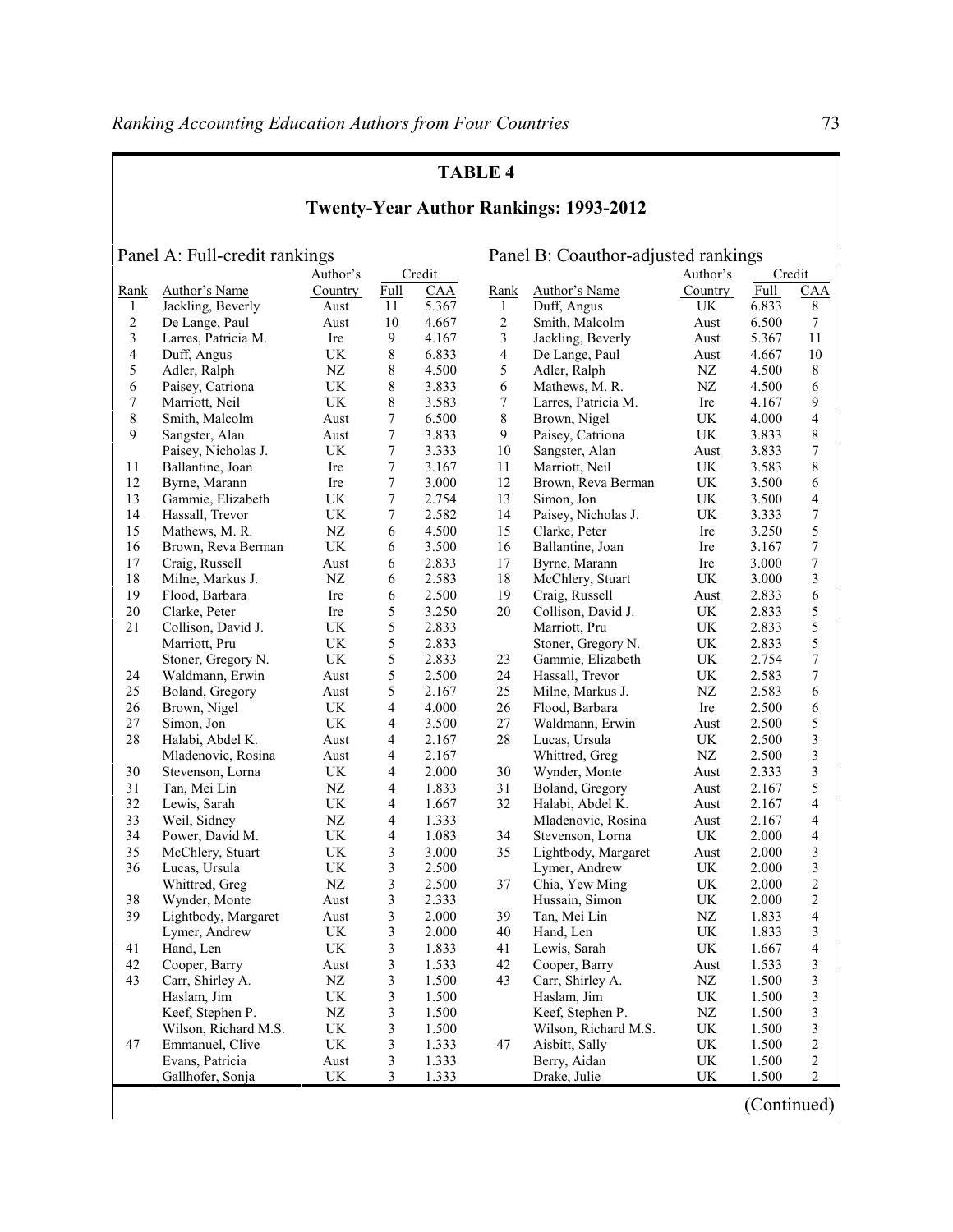| TABLE 4 (continued) |      |  |       |                  |      |       |   |  |  |
|---------------------|------|--|-------|------------------|------|-------|---|--|--|
| Gray, Robert H.     | UK   |  | 1.333 | Dyson, John R.   | UK   | 1.500 | 2 |  |  |
| Martin, Elaine      | Aust |  | 1.333 | Gray, Iain       | UK   | 1.500 | 2 |  |  |
| Tempone, Irene      | Aust |  | 1.333 | Hoque, Zahirul   | Aust | 1.500 | 2 |  |  |
|                     |      |  |       | McGowan, Sue     | Aust | 1.500 | 2 |  |  |
|                     |      |  |       | Milner, Margaret | UK   | 1.500 | 2 |  |  |
|                     |      |  |       | Moon, Philip     | UK   | 1.500 | 2 |  |  |
|                     |      |  |       | Rouse, Paul      | NZ   | 1.500 | 2 |  |  |

## **Distribution of Accounting Authors with Education Publications**

|           |            | Panel A                          |            |                                     | Panel B    |            |  |
|-----------|------------|----------------------------------|------------|-------------------------------------|------------|------------|--|
|           |            | Ten-year distribution: 2003-2012 |            | Twenty-year distribution: 1993-2012 |            |            |  |
| Number of | Number     | Percent of                       | Cumulative | Number                              | Percent of | Cumulative |  |
| articles  | of authors | authors                          | percentage | of authors                          | authors    | percentage |  |
|           | 195        | 74.7%                            | 74.7%      | 301                                 | $67.5\%$   | 67.5%      |  |
| 2         | 42         | 16.1%                            | 90.8%      | 85                                  | 19.1%      | 86.6%      |  |
| 3         | 9          | 3.5%                             | 94.3%      | 26                                  | 5.8%       | 92.4%      |  |
| 4         |            | 1.9%                             | 96.2%      | 9                                   | $2.0\%$    | 94.4%      |  |
| 5         | 3          | 1.1%                             | 97.3%      | 6                                   | $1.3\%$    | 95.7%      |  |
| 6         | 2          | 0.8%                             | 98.1%      | 5                                   | $1.1\%$    | 96.8%      |  |
|           | 3          | 1.1%                             | 99.2%      |                                     | $1.7\%$    | 98.5%      |  |
| 8         |            | 0.4%                             | 99.6%      |                                     | $0.9\%$    | 99.4%      |  |
| 9         | 0          | $0.0\%$                          | 99.6%      |                                     | $0.2\%$    | 99.6%      |  |
| 10        |            | 0.4%                             | 100.0%     |                                     | $0.2\%$    | 99.8%      |  |
| $\geq$ 11 |            | $0.0\%$                          | 100.0%     |                                     | $0.2\%$    | 100.0%     |  |
| Total     | 261        |                                  |            | 446                                 |            |            |  |

is not listed in Panel A of Table 3 because they have fewer than one coauthored adjusted article can indicate that he/she is in the top 25.3 percent (Panel A of Table 5: 100 - 74.7) of the accountingeducation authors between 2003 and 2012 for full-credit education articles. Likewise, an author who has three full-credit articles but is not listed in Panel A of Table 4 because they have fewer than 1.333 coauthored adjusted articles can indicate that he/she is in the top 13.4 percent (Panel B of Table 5: 100 - 86.6) of the accounting-education authors between 1993 and 2012 for full-credit education articles.

### **DISCUSSION**

This paper makes a significant contribution to the existing literature by Urbancic (2009) and Zamojcin and Bernardi (2013). While Urbancic included data for only 10 years and listed the top 25 (35) authors (adjusted authors) in six journals, Zamojcin and Bernardi included data for 46 years and listed the top 50 authors in 13 journals from the United States and Canada. This research includes authors from Australia, the Republic of Ireland, New Zealand and the United Kingdom for 20 years and lists the top 50 authors in eight of the 13 journals we searched, which were also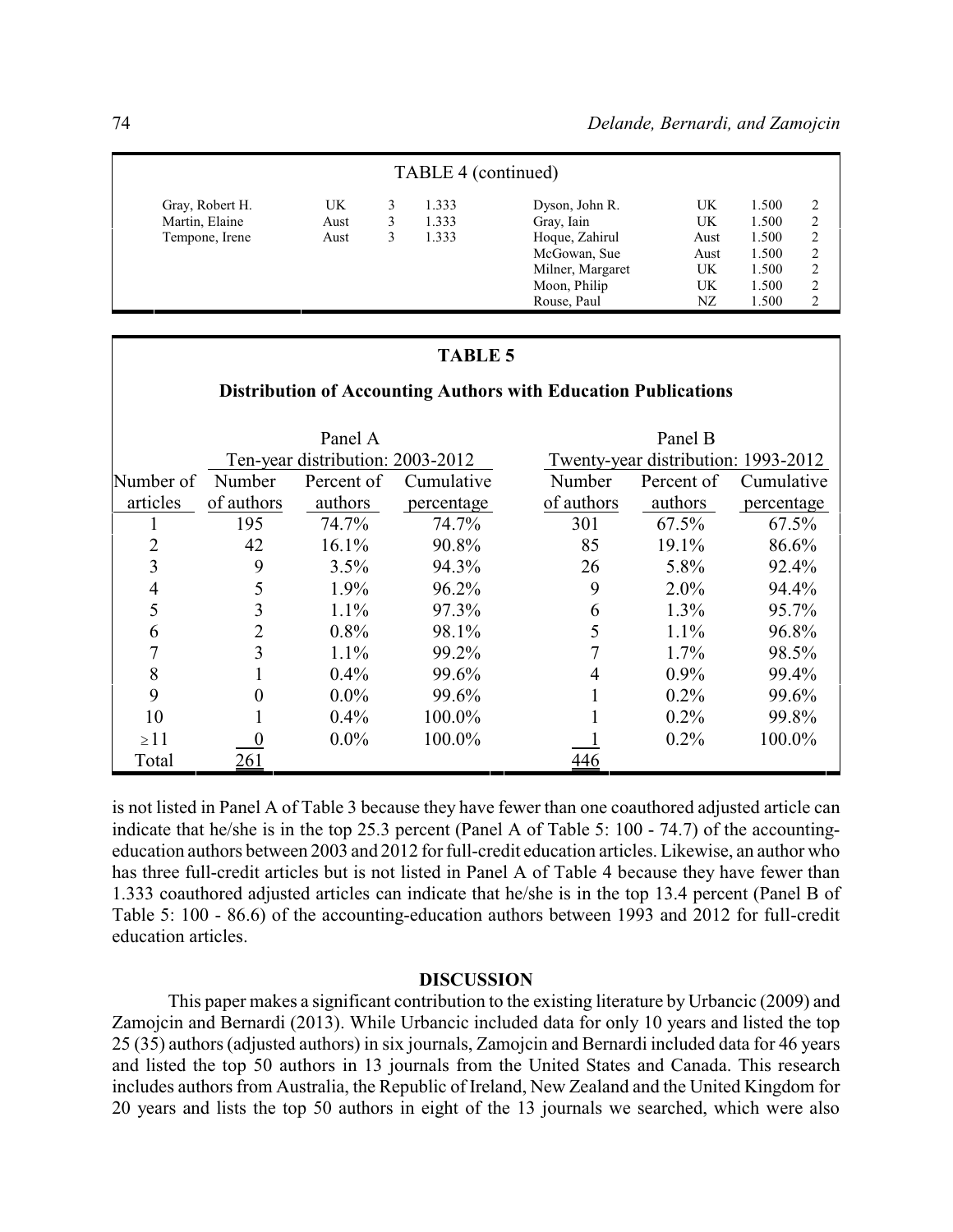included in Zamojcin and Bernardi. Consequently, it provides recognition to the authors from these countries not included in the other two studies.

The data in this study expands on Zamojcin and Bernardi's (2013) previous research efforts; as such, this study provides decision makers with an appreciation of the research efforts of authors from the four countries included in this study and their contributions to the accounting-education literature. The data in this study provide a benchmark for productivity in education research that can be used in tenure and promotion decisions. For example, authors appearing in this research can include this in their promotion and/or tenure review files as external validation of their scholarship. Additionally, the data also provide a source for comparing research productivity in the area of education for deans and other decision makers.

The limitations of this study represent opportunities for future research. Our first limitation is that we used data from eight accounting-education journals understates the contributions of authors who publish their research in journals other than those included in this study (Christensen et al., 2002). Acceptable-publication outlets might vary with the mission of the institution; consequently, a second limitation is that we did not consider differences in institutional missions (i.e., teaching versus research). Future research could examine whether accounting facultymembers at schools that indicate their primary mission is teaching actually publish more articles in journals that specialize in accounting education than faculty at research institutions. Typically research institutions enjoy more external sponsorship (i.e., named professorships or endowed research chairs); this suggests a third limitation - individual faculty recognition. Future research could examine whether or not individuals identified in this research are endowed research chairs or have named professorships in accounting education. Named professors/endowed chairs are usually senior faculty members, which suggests a final limitation; we did not consider the amount of time since an author received his/her doctorate. Another view would be to take into account both the length of time over which each author had been researching in the field and/or the proportion of each author's research effort devoted to this field (as opposed to other fields of research). This represents a significant expansion of the scope of this research and is similar to studies that have ranked PhD programs (i.e., taking into account the number of graduates and time since graduation).

### **REFERENCES**

- Beattie, V., and A. Goodacre. 2004. Publishing Patterns within the UK Accounting and Finance Academic Community. *British Accounting Review* (Vol. 36, No. 1) 7-44.
- Bernardi, R. A. 2005. Accounting Scholars Publishing in Business Ethics Journals: A Thirty-Year Longitudinal Study. *Research on Professional Responsibility and Ethics in Accounting* (Vol. 10) 63-93.

\_\_\_\_\_\_\_, and D. F. Bean. 2010. Ranking North American Accounting Scholars Publishing Ethics Research: 1986 through 2008. *Research on Professional Responsibility and Ethics in Accounting* (Vol. 14) 139-174.

Campbell, D. R., J. Gaertner, and R. P. Vecchio. 1983. Perceptions of Promotion and Tenure Criteria: A Survey of Accounting Educators. *Journal of Accounting Education* (Vol. 1, No. 1) 83-92.

\_\_\_\_\_\_\_, and R. G. Morgan. 1987. Publication Activity of Promoted Accounting Faculty. *Issues in Accounting Education* (Vol. 2, No. 1) 28-43.

Chan, K. C., C. R. Chen, and L. T. W. Cheng. 2007. Global Ranking of Accounting Programmes and the Elite Effect in Accounting Research. *Accounting & Finance* (Vol. 47, No. 2) 187-220.